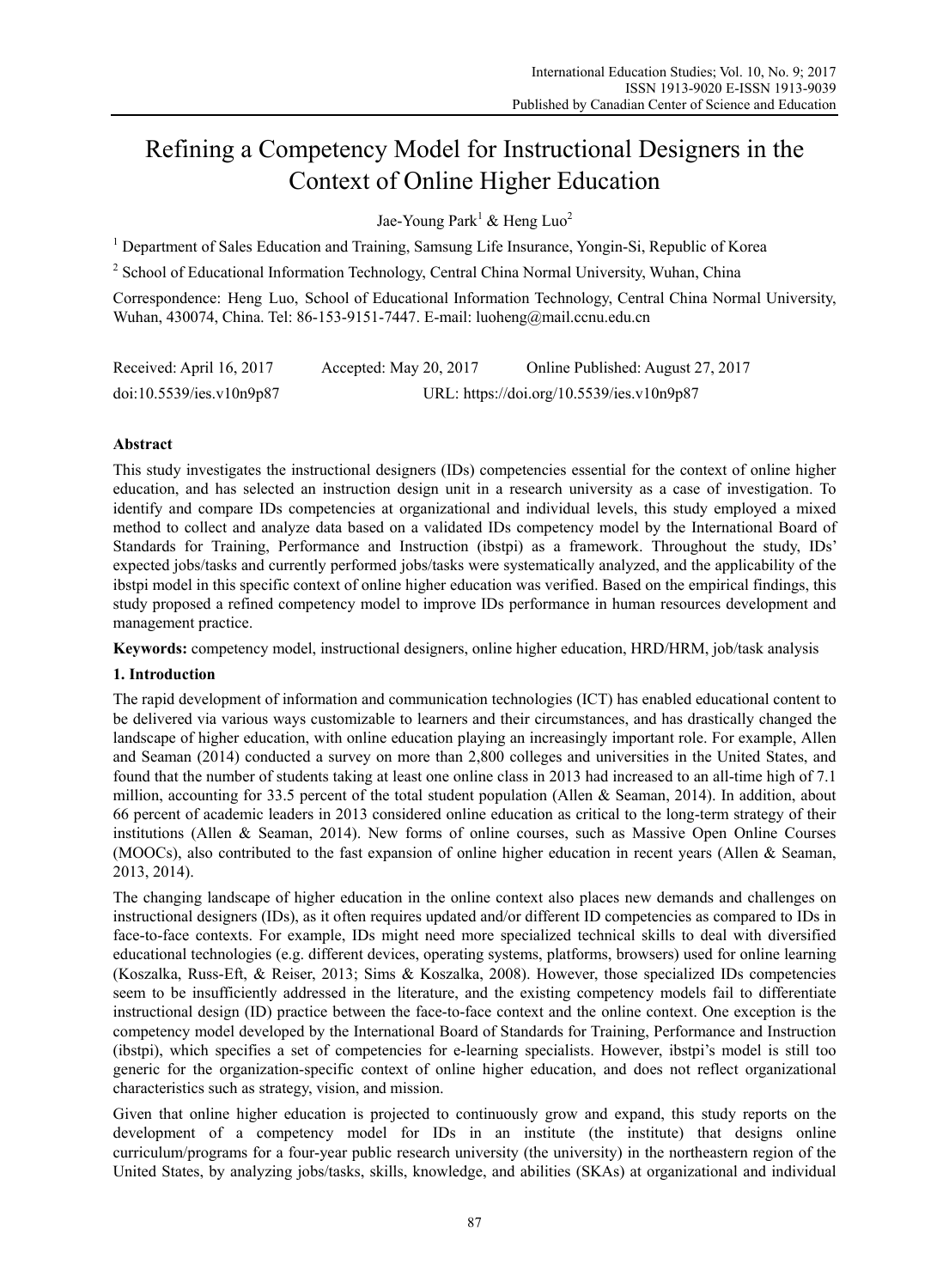levels. The real names of the institute and the university were removed from this paper to protect the anonymity of the IDs and the personnel working there. This study employs the mixed method approach to validate the proposed IDs competency model, and asks the following research questions:

- 1) At the organizational level and individual level, what competencies, skills, knowledge, and abilities are expected for IDs to carry out their jobs/tasks at the institute?
- 2) Compared to ibstpi's IDs Competency Model, what ID competencies are commonly and/or uniquely found at the institute?
- 3) What are the key domains and competencies for the context-specific IDs competency model in this study?

Based on the results, we have proposed a competency model unique to our case study context that emphasizes the changes in online ID practice. The proposed competency model can be used to inform practitioners and/or department of human resource development and management (HRD/HRM) to improve ID performance through conducting needs assessments and implementing training and non-training interventions.

#### **2. Literature Review**

Competency models and job/task analysis are two methods that are widely used in various professions to achieve organizational goals. Despite an essential difference between them, specifically that a competency model is future-oriented while job/task analysis is focused on present facts, they are closely related when dealing with SKAs and other characteristics that are required for desired performance. As a result, the literatures reviewed in this section cover the following topics: definitions and processes to conduct a competency model and a job/task analysis. Furthermore, the integration of job/task analysis and competency models was also explored focusing on how they supplement each other in informing and improving HRD/HRM.

#### *2.1 Competency Model*

First of all, the term "competency" has various definitions. McLagan (1997) defined competencies as a set of work-related and people-related characteristics including knowledge, skills, attitudes, tasks, outputs, and results; Gupta, Sleezer, and Russ-Eft (2007) had a similar definition that described competencies as observable and measurable knowledge, skills, attitudes, or behaviors that enable one to perform the activities of a given occupation or function at the standards expected in employment. Clark and Armit (2010) further pointed out that in some cases competencies could lead to superiority or competitiveness in working performance.

A competency model, in essence, is an organization of competencies, which offers a conceptual framework based on a certain job, job family, or multiple job families that provides information on knowledge, skills, attitudes, capabilities, and jobs/tasks required to perform job responsibilities (Gupta et al., 2007; Klein, 2004; Koszalka et al., 2013; Marrelli, 1998). According to Rothwell (1996), competency model is "the systematic process of discovering and analyzing important human performance gaps, planning for future improvements in human performance, designing and developing cost-effective and ethically justifiable interventions to close performance gaps, implement the interventions, and evaluate the financial and non-financial results (p.3)".

In terms of the usefulness of competency models, they enable employers to determine strategic competencies for present and future needs in performance at an organizational level (Murphy, Hanchett, Olmsted, Farber, Lee, Hass, & Streed, 2012; Koszalka et al., 2013; Lucia & Lepsinger, 1999). Specifically, by assessing whether an organization's performance aligns with its strategic vision and mission (Cekada, 2010), human resource development and management (HRD/HRM) interventions can be administered in areas such as recruitment, assessment, mentoring/coaching, succession planning, training curriculum design, career development, performance management, and provision of feedback (Bock & Ruyak, 2007; Iqbal & Khan, 2011; Koszalka et al., 2013; Lucia & Lepsinger, 1999; McLagan, 1996, 1997; Sanghi, 2007). At individual-level an individual level, competency models can be used to inform on potential employees' preparedness and current employees' professional and personal development (Iqbal & Khan, 2011; Koszalka et al., 2013).

Lucia and Lepsinger (1999) outline two conceptual frameworks for developing competency models: *starting with a validate competency model* and *starting from scratch*. *Starting with a validate competency model* is an approach that creates a model based on an existing competency model that includes generically required competencies. This approach can be appropriate when a competency model has been developed for professions that have general roles, functions, and positions involving limited technical skills and knowledge (e.g. leadership and management).

The other method, *starting from scratch* (Lucia & Lepsinger, 1999) is a way to reflect context of professions in organizations. *Starting from scratch* is an approach that develops a competency model by internally carrying out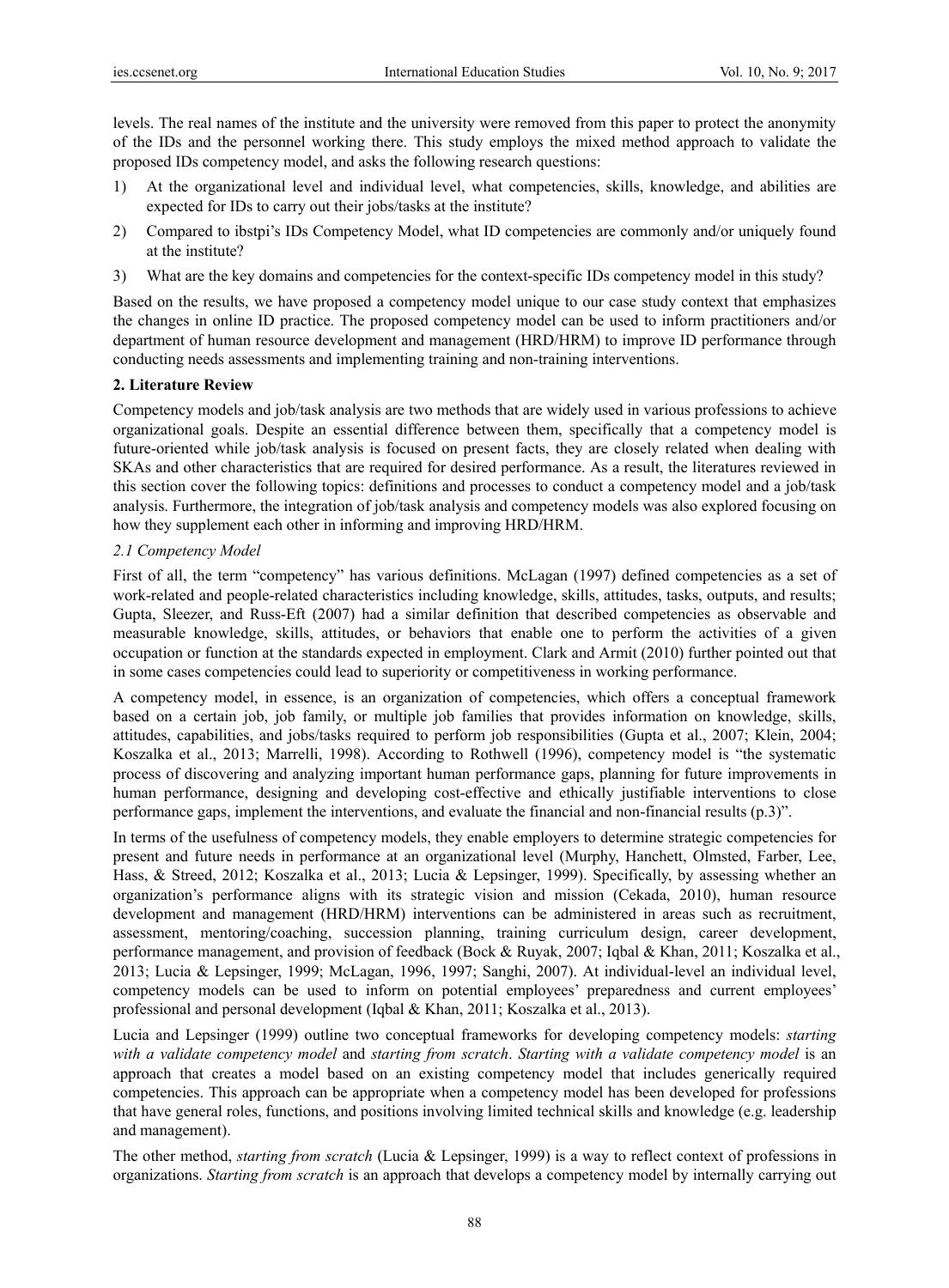data collection and analysis of jobs, functions, or roles in an organization. As a result, a competency model following this approach should exhibit context-based specification and uniqueness of competencies of a certain profession in a specific organization (Lucia & Lepsinger, 1999).

However, determining whether a competency is essential should be context-based, as using a generic competency model even for the same profession would not fit all organizations. It is necessary to develop a tailored or customized competency model covering not only the generic competencies but also the organization-specific competencies (Lucia & Lepsinger, 1999).

### *2.2 Job/Task Analysis*

Job/task analysis, referring to "a systematic process for collecting and analyzing information about a job especially focusing on the work environment where the employees function (Prien, Goodstein, Goodstein, & Gamble, 2009, p. 11)", is intended to identify employees' views on jobs and ways to perform their jobs at work (Alliger et al., 2007). Methodologically, a critical incident method can be applied to collect employees' behavior-related data by using a Job Analysis Questionnaire (p. 258) and Competency Interview Worksheet (p.268) (Gupta et al., 2007). Therefore, following the job analysis process, it is possible to discover how individuals view work activities or roles, quality and quantity of job performance in which they engage, knowledge, skills, and abilities required to perform the job, and current social and physical environment or conditions (Brown, 2002; McClelland, 1995; Prien et al., 2009). Data sources for job/task analysis include self-reports, observations, interviews, document review (e.g. job descriptions, standard operating procedures, performance standards, literature on best practices), questionnaires, and surveys (Brannick, Levine, & Morgeson, 2007; Cekada, 2010; Noe, 1999; Prien et al., 2009).

The immediate outcomes from job/task analysis are (1) *job description* that describes tasks required for a job; and (2) *job specifications* that specify education, knowledge, skills, or physical or mental abilities required to adequately perform a job (Alliger et al., 2007). Furthermore, job/task analysis can also improve HRD/HRM in areas such as job evaluation, job/team/system design and redesign, workforce planning, performance appraisal, performance management, training needs assessment and training, recruitment, and candidate selection (Alliger et al., 2007; Brannick et al., 2007; Brown, 2002; Prien et al., 2009).

## *2.3 Integrating Job/Task analysis in Competency Model Development*

As described above, both competency models and job/task analysis are procedures to identify and describe critical job requirements for the purpose of improving individual and organizational performance (Shippmann, Ash, Battista, Carr, Eyde, Pearlman, Prien, & Sanchez, 2000). On one hand, a competency model focuses on an organization's business objectives and strategies, and tries to define future job requirements, starting with top executives (Lievens et al., 2004; Sanchez & Levine, 2009). In other words, it deals with how objectives are fulfilled or how work is achieved (Alliger et al., 2007; Campion, Fink, Ruggeberg, Carr, & Phillips, 2011; Sanchez & Levine, 2009; Shippmann al., 2000).

On the other hand, job/task analysis focuses on describing actual job/task performance. Therefore, it focuses more specifically on task-related information and subject matter expertise, and mainly deals with questions regarding "what" – what tasks are accomplished by the performers (Lievens, Sanchez, & Corte, 2004; Shippmann et al., 2000). Given that, while a competency model is intended to influence performers' job behaviors to align with organizations' strategies, a job/task analysis is to describe performers' job behaviors (Sanchez & Levine, 2009). Using a competency model helps employers actively fulfill HRD/HRM as well as broad and dramatic organizational change and/or development, whereas using job/task analysis allows employers to refine and/or improve practices (Campion et al., 2011).

In conclusion, in order to improve organizational performance, it is recommended to integrate job/task analysis in competency model development, and thus take advantage of both approaches. Specifically, when detailed job/task statements are included in a competency model, the model becomes more rigorous and informative for HRD/HRM by providing sufficient task statements incorporating the organization's business strategy and goals (Sanchez & Levine, 2009; Shippmann al., 2000).

#### *2.4 ibstpi's IDs Competency Model*

The conceptual framework in this study is the IDs Competency Model developed and validated by the International Board of Standards for Training, Performance and Instruction (ibstpi) (Koszalka et al., 2013). With 22 competencies and 105 performance statements classified in five domains (see Table 1), the ibstpi model covers various instructional contexts including professional training, higher education, and K-12 education, and can be applied to both face-to-face and online learning environments. Furthermore, the ibstpi model addresses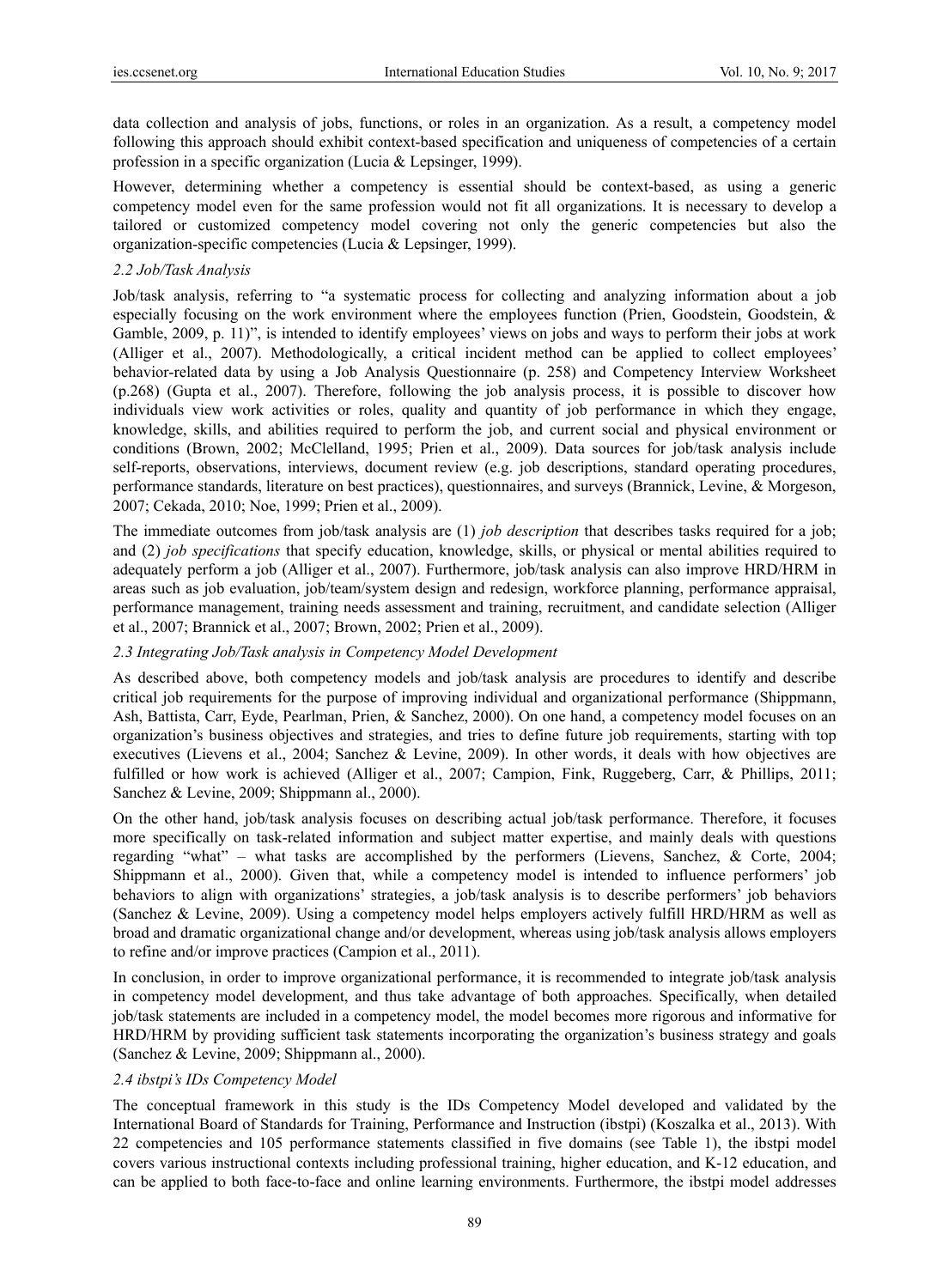the needs for specialization and professionalization of instructional design in online learning settings, and has identified competencies specific to the profession of e-learning specialists, including ID specialists, Analyst/Evaluator, ID Manager, and e-Learning/Instructional Technology Specialist (Koszalka et al., 2013).

|  | Table 1. ibstpi's IDs Competency Model |  |
|--|----------------------------------------|--|
|  |                                        |  |

| Domain                      | Competency                                                           |
|-----------------------------|----------------------------------------------------------------------|
|                             | 1. Effective communications                                          |
|                             | 2. Application of research and theory                                |
| Professional Foundations    | 3. Updating and improving personal competence                        |
|                             | 4. Applying data collection and analysis skills                      |
|                             | 5. Responding to ethical, legal and political implications of design |
|                             | 6. Conducting a needs assessment                                     |
|                             | 7. Describing audience and environmental characteristics             |
| Planning & Analysis         | 8. Determining instructional content                                 |
|                             | 9. Analyzing potential technologies for use in instruction           |
|                             | 10. Use appropriate instructional design and development process     |
|                             | 11. Organize instructional projects                                  |
|                             | 12. Design instructional interventions                               |
| Design & Development        | 13. Plan non-instructional interventions                             |
|                             | 14. Select or modify existing interventions                          |
|                             | 15. Develop instructional materials                                  |
|                             | 16. Design learning assessments                                      |
|                             | 17. Evaluation                                                       |
| Evaluation & Implementation | 18. Revision                                                         |
|                             | 19. Implementation and dissemination                                 |
|                             | 20. Applying business skills                                         |
| Management                  | 21. Managing partnership and collaborative relationships             |
|                             | 22. Planning and managing instructional design projects              |

*Note*. Summarized from Instructional Designer Competencies: The Standards (4th ed.), by T. A. Koszalka, D. R. Russ-Eft, and R. Reiser, 2013, Charlotte, NC: Information Age Publishing. Copyright 2012 by ibstpi®, www.ibstpi.org

#### **3. Methods**

#### *3.1 Research Context*

By starting the nation's first correspondence course in 1892 and implementing a pioneering accredited online education program in 1998, the university has been a frontrunner in distance education in higher education. The case selected for this study is the institute, which has played a pivotal role in the expansion and development of online education at the university. The institute helps the College's five academic units to design, create, and sustain professional certification and degree programs offered online since 1999, operating more than 120 courses in 14 programs. In addition to accredited programs, the institute also creates open education resources (OER) that are freely available for non-commercial use under a Creative Commons license, and has delivered three MOOCs on the Coursera learning platform since 2013.

Working with faculty members affiliated with the five academic departments, the institute envisions the following three goals: serving lifelong learners through distance education, preparing undergraduate students for lifelong learning, and contributing to the global knowledge commons. In order to achieve this vision, the institute has a learning design team consisting of 14 people who specialize in five different roles including learning designer, videographer, analyst, research associate, and multimedia specialist.

#### *3.2 Data*

Data collected for this study were from two major sources: (1) official documents at the organizational level, and (2) survey results at the individual level. The documents collected at the organizational level are: the university-wide *Job Profile for IDs*, *Quality Assurance e-Learning Design Standards*, *the Strategic Plan* of the institute, and the institute's *Job Postings* to recruit IDs*.* Data at individual level were collected using a questionnaire consisting of 20 open-ended questions and 105 Likert-scale questions.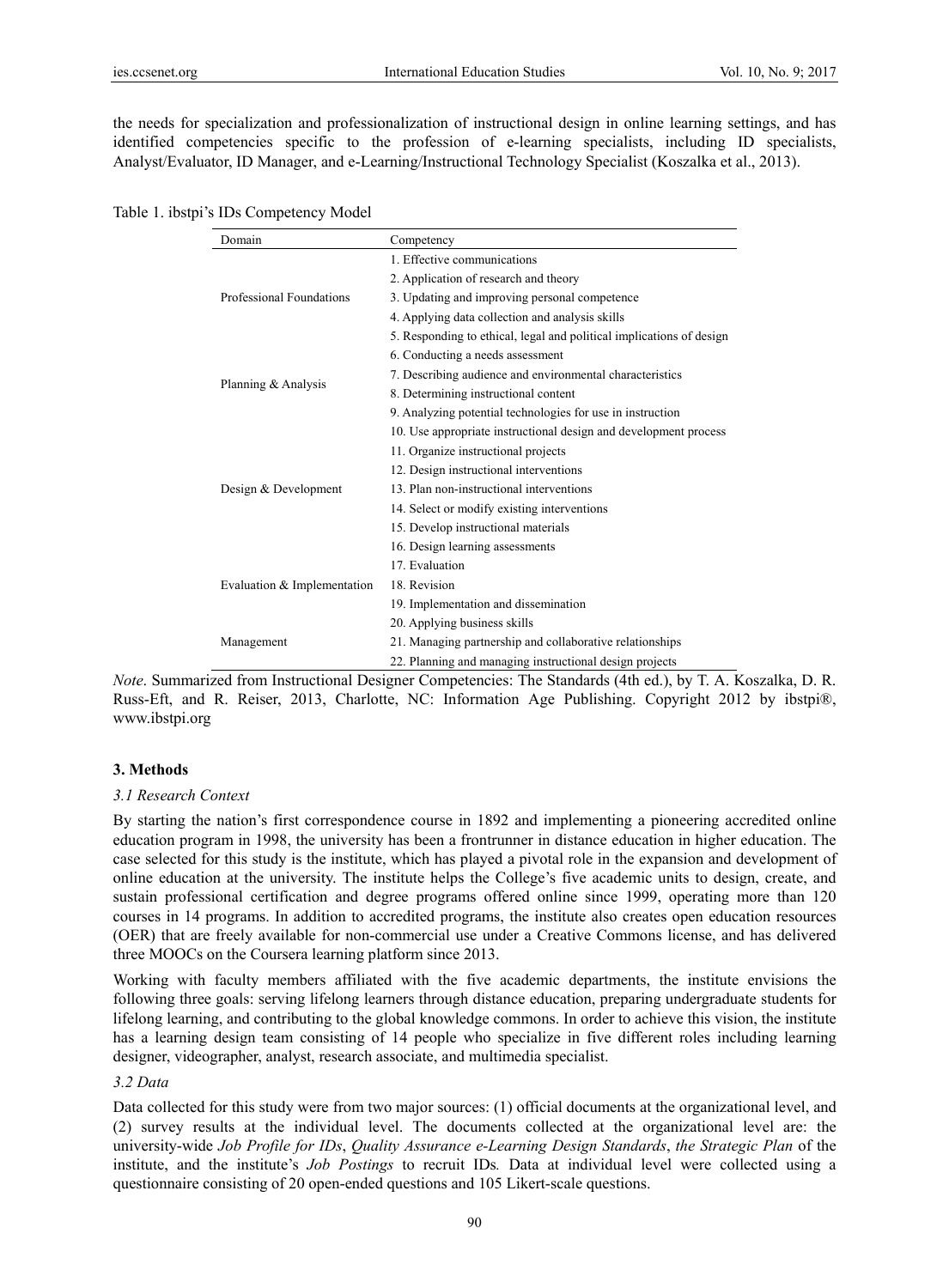The *Job Profile for IDs* at university level provides a definition of IDs and includes 54 work activities in five levels categorized in accordance with their types of tasks, levels of difficulty, and scope of responsibility. *The Quality Assurance e-Learning Design Standards* provide a measure of quality assurance for online courses in order to serve the e-learning needs of students, covering different areas in course design such as: Syllabus, Learning Objectives, Learning Activities and Assessment, Copyright Requirements, and Course Functionality. The institute*'s Strategic Plan* was used to identify organization-level expectation for IDs performance, roles, and responsibilities. This analysis focuses on the *Vision & Mission* and *Design Goals* sections of the Strategic Plan, which list the specific descriptions of the organizational goals, elaborate on the foci for ID, and lay out the desirable outcomes that the institute expects to gain from its performance. The institute-specific *ID Job Posting* specifies the essential requirements for the ideal candidate who is able to contribute to the achievement of the institute's vision and mission. Those requirements include the applicant's academic background, work experience, knowledge, and soft and hard skills.

The 20 open-ended questions were developed referring to the Job Analysis Questionnaire and the Competency Interview Worksheet suggested by Gupta et al. (2007). The 105 Likert-scale questions were created based on the 105 ID competencies of the ibstpi model, which ask IDs to rate the criticality of those competencies based on their personal working experience in the institute. The rating of "5" represents the highest level of criticality while the rating of "1" represents the lowest level of criticality.

## *3.3 Participants*

Analysis of data and the reporting of the results of those analyses are fundamental aspects of the conduct. In this study, seven IDs in the institute's Learning Design Team participated in the survey. To protect confidentiality and prevent any potential damage of the IDs' job security, the responses to the survey were collected anonymously using the online survey tool Qualtrics. All personal identifiable information such as demographic and career/professional experience was excluded from the data analysis.

#### *3.4 Analyses*

This study primarily employs the s*tarting with a validate competency model* approach suggested by Lucia and Lepsinger (1999) to develop an IDs competency model for the online higher education context (Lucia  $\&$ Lepsinger, 1999), adding components from *starting from scratch* for data collection. In addition, using the two different types of data and analysis approaches in accordance with types of data, it was able to triangulate findings from each method so that the validity of the study results could be increased (Greene, Caracelli, & Graham, 1989).

Particularly, the ibstpi model was used to quantitatively measure criticality of each competency in the context of the institute. More precisely, in order to examine the criticality of the IDs competencies identified by the ibstpi model as perceived by the institute IDs, mean values were calculated from the 5- point Likert scale questionnaire results, which reflected the perceived importance of the competencies in the ibstpi model. In this study, we consider the mean value of 4.0 (out of 5.0) or higher as the criterion for selecting essential competencies for the proposed competency model.

The model was also used as a conceptual framework to analyze qualitatively-collected data from organizations and IDs to identify specifically required IDs' SKAs of the institute to carry out their performance. To be specific, using textual data analysis, jobs/tasks found from data collected at organizational and individual levels were categorized and conceptualized by job context (Brannick, Levine, & Morgeson, 2007). First, by using ibstpi's model as pre-determined structural codes, key jobs identified from official documents and survey responses were categorized with similar attributes so that each category would comprehensively characterize a concept. Second, the categories were conceptually classified into broader domains to allow comprehension of the data as a whole (Hennink, Hutter, & Bailey, 2011). Third, the domains were compared with competency domains of ibstpi's model, which enabled the domains to be identified as generic or Institute-specific competencies. Based on the results, an IDs competency model was specifically constructed for the institute's context. The required competencies to be included in the competency model were informed by the frequency of their appearance in the documents and the mean values of their perceived criticality. For example, when competencies were frequently found in the documents at either organizational or individual level, or their mean values were higher than 4.0, they were classified as essential competencies for IDs at the institute and are included in our IDs competency model.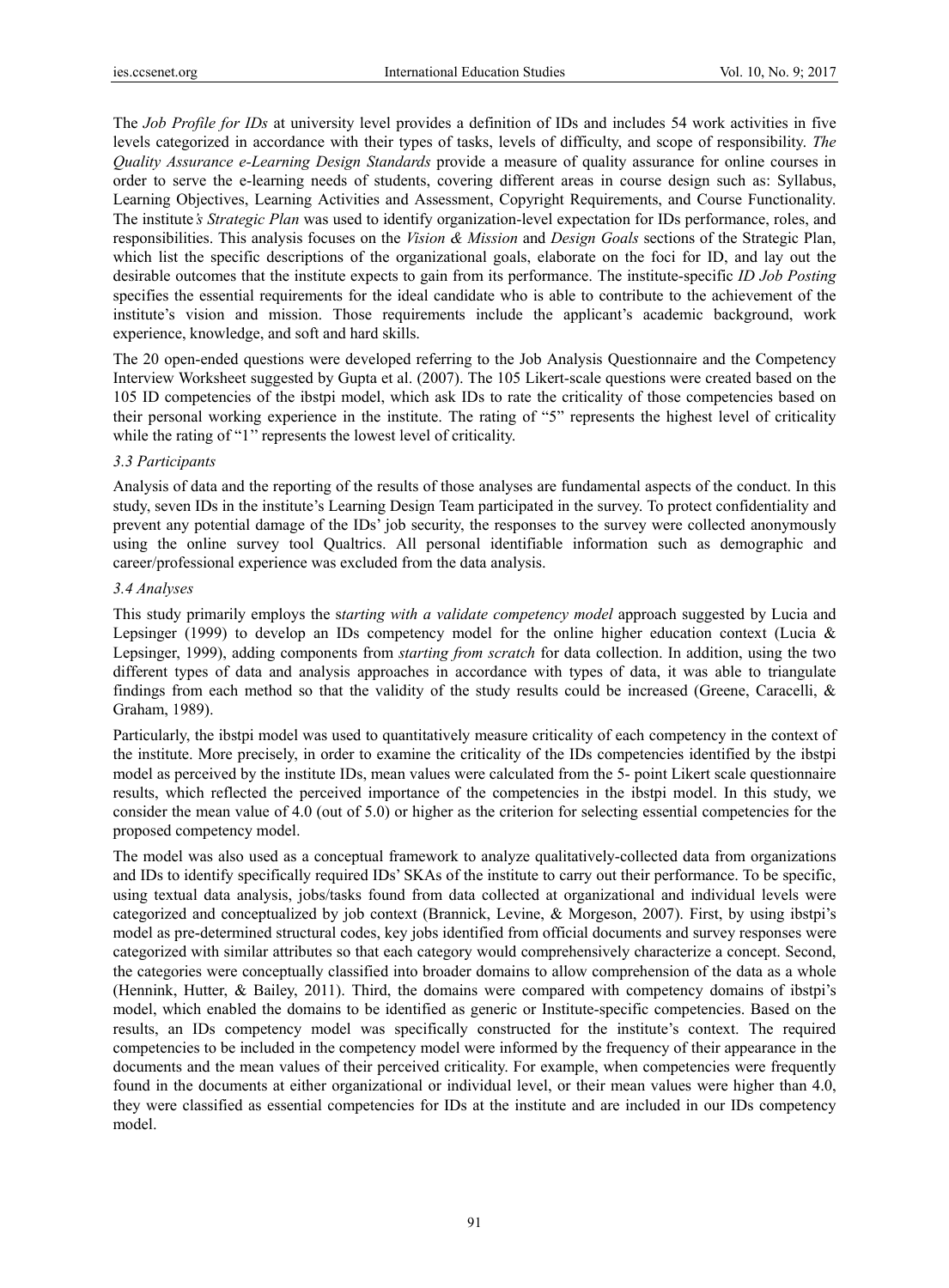#### **4. Results**

*4.1 At the Organizational and Individual Level, What Competencies, Skills, Knowledge, and Abilities Are Expected for IDs to Carry out Their Jobs/Tasks* 

Throughout job/task analysis, this study has identified six domains, 13 competencies, and 42 specific performance descriptions at both the organizational and individual levels (see Appendix 2). In terms of key SKAs at the organizational level, the university specifies competencies such as having a Master's degree in education, applying instructional and learning theories (e.g., adult learning, backward design) in practice, knowledge of learning management systems (e.g., Angel, Drupal), and technical skills. In general, the institute agrees with the SKAs identified at university level, but tends to have more specific qualifications, particularly in the areas of technical and interpersonal skills. The qualifications specified by the institute include: technical skills in handling learning management systems (e.g. Angel Drupal); creating HTML5 web pages, managing databases, multimedia skills in creating and editing digital content (e.g. videos, graphics); and communication skills to educate and collaborate with course instructors.

Data collected at individual level present self-reported information such as job identities, abilities, and attitudes associated with tasks. Specifically, IDs at the institute defined themselves as liaisons between instructors and students, educators, co-workers of faculty, helpers of faculty, and instructional designers. In addition, IDs identified organization, problem solving, attention to details, multi-tasking, time management, project management, leadership, and team-building as general abilities. Being goal-oriented and having good-listening skills were stated as desired attitudes

Finally, competencies for Research and Education were identified as unique competencies throughout the university's IDs Job Profile, Institute's Strategic Plan, Design Goals, and Job Profile. The competency domain of research includes competencies to assist faculty in conducting online learning-related research and establishing best practices in online learning. The competency domain of education emphasizes the competency to develop and provide appropriate opportunities for faculty to learn latest trends, skills, technologies, and information associated with online learning through training, workshops, seminars, and conferences.

## *4.2 Compared to Ibstpi's Ids Competency Model, What ID Competencies Are Commonly or Uniquely Found at the Institute?*

Table 2 presents the combined findings from the job/task analysis and the Likert-scale survey at both the organizational and individual levels. Overall, the analysis results suggest that the key competencies in ibstpi's model are required at the organizational level, but the university and Institute also prefer certain ID competencies that are not mentioned or emphasized in ibstpi's model, such as *initiating or participating in educational research*, *publishing in the field of ID or online education*, *educating faculty about optimal design*, *mentoring junior IDs*, and *conducting workshops/seminars/training sessions*. Also, some of the competencies were added to the domain of ibstpi's model: to abide by copyright requirements in *Professional Foundations*; to find and suggest solutions for technical issues/learning environment in *Planning & Analysis*; to do coaching/mentoring, to manage resources, facilities, and learning systems, and to keep up with e-Learning market trends in *Management*.

|                             |                                                           |                         |                     | Organizational level |                |                |                    | Individual level            |                    |
|-----------------------------|-----------------------------------------------------------|-------------------------|---------------------|----------------------|----------------|----------------|--------------------|-----------------------------|--------------------|
|                             |                                                           | University<br>Institute |                     |                      | IDs            |                |                    |                             |                    |
| Domain*                     | Competency <sup>*</sup>                                   | Job<br>Profile          | Ouality<br>Standard | Strategic<br>Plan    | Design<br>Goal | Job<br>Posting | Open-end<br>survey | 5-point<br>Likert<br>survey | $\rm{>}$<br>4.0    |
|                             | 1.Effective<br>communications                             | $O^{\ast\ast}$          |                     | $\Omega$             | ۰              | $\Omega$       | $\Omega$           | 4.32                        | $V^{\ast\ast\ast}$ |
| Professional<br>Foundations | of<br>2.<br>Application<br>research and theory            | $\Omega$                | $\Omega$            | $\Omega$             | $\Omega$       | $\Omega$       | $\Omega$           | 4.12                        | V                  |
| (Mean = $4.20$ )            | 3. Updating<br>and<br>improving<br>personal<br>competence | $\circ$                 | $\Omega$            | $\Omega$             | ۰              |                | $\Omega$           | 4.32                        | V                  |

Table 2. Institute's IDs Competencies and Domains Compared to ibstpi's Competency Model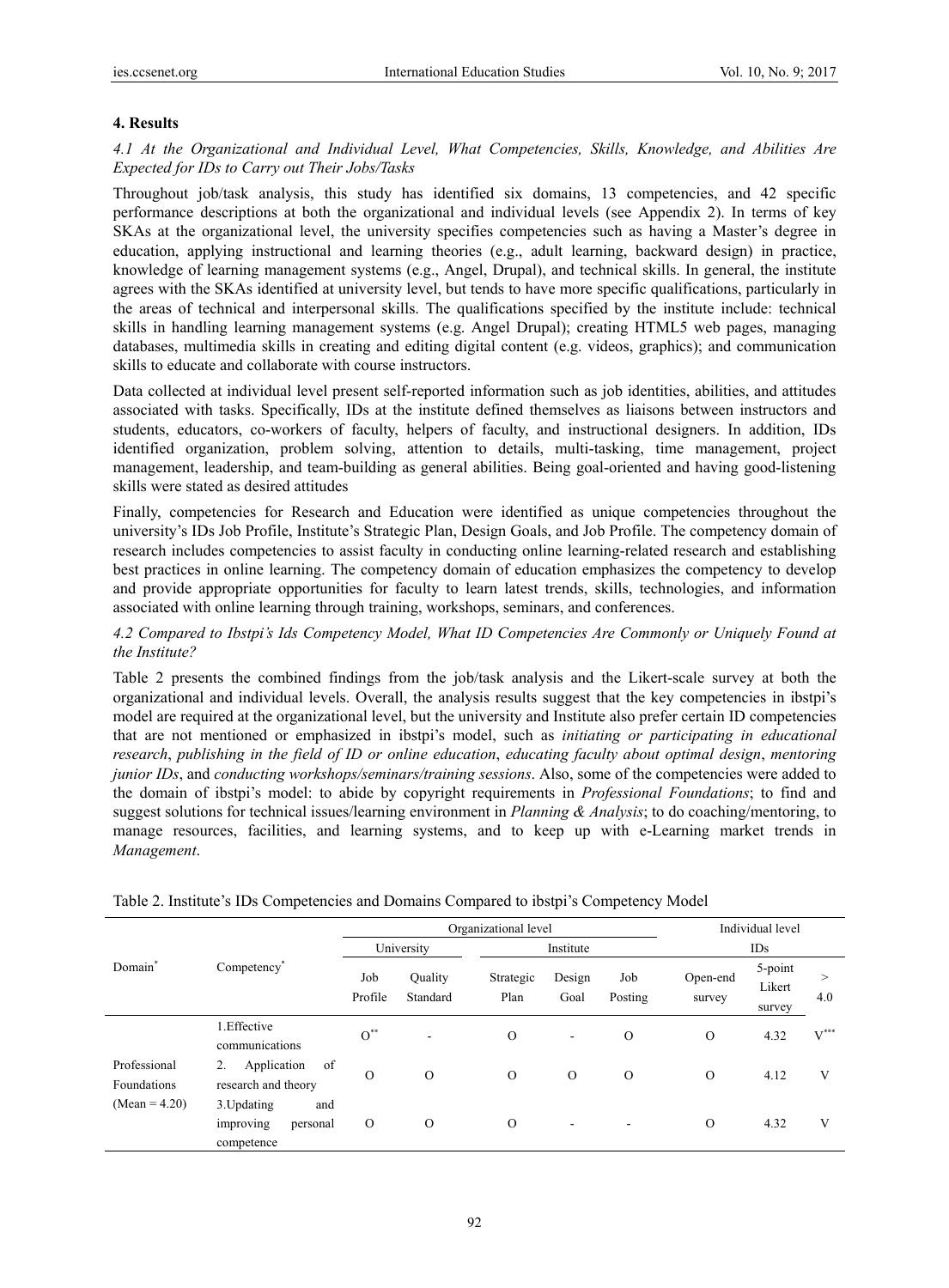|                                | Applying<br>4.<br>data<br>collection and analysis<br>skills                                |                |                |                          | $\mathcal{O}$ |                          |                | 3.71      |                    |
|--------------------------------|--------------------------------------------------------------------------------------------|----------------|----------------|--------------------------|---------------|--------------------------|----------------|-----------|--------------------|
|                                | 5.<br>Responding<br>to<br>ethical,<br>legal,<br>and<br>political implications<br>of design |                | $\mathcal{O}$  | ${\cal O}$               |               |                          |                | 4.54      | V                  |
|                                | 6. Conducting a needs<br>assessment                                                        |                | $\mathcal O$   | $\mathcal{O}$            | $\mathcal O$  | $\rm{O}$                 |                | 3.67      |                    |
| Planning<br>&<br>Analysis      | 7. Describing audience<br>environmental<br>and<br>characteristics                          | $\rm{O}$       | $\mathcal O$   | $\mathcal{O}$            | $\mathcal O$  | $\mathcal{O}$            | $\mathcal{O}$  | 4.09      | V                  |
| $(Mean = 3.95)$                | 8.<br>Determining<br>instructional content                                                 | $\overline{O}$ | $\mathcal{O}$  | $\mathcal{O}$            | $\mathcal O$  | ${\rm O}$                | $\mathcal{O}$  | 3.93      |                    |
|                                | 9. Analyzing potential<br>technologies for use in<br>instruction                           | $\rm{O}$       | $\mathcal O$   | ${\cal O}$               | $\mathcal{O}$ | ${\rm O}$                | ${\rm O}$      | 4.11      | V                  |
|                                | 10. Use appropriate<br>instructional<br>design<br>development<br>and<br>process            | $O^*$          | $\overline{O}$ | $\rm{O}$                 | ${\cal O}$    | ${\rm O}$                | ${\rm O}$      | 4.38      | $V^{\ast\ast\ast}$ |
|                                | 11<br>Organize<br>instructional projects                                                   | $\mathcal O$   | $\mathcal{O}$  | $\mathcal{O}$            | $\mathcal O$  | $\mathcal{O}$            | $\mathcal{O}$  | 4.33      | V                  |
| Design<br>&                    | 12.<br>Design<br>instructional<br>interventions                                            | $\mathcal{O}$  | $\mathcal{O}$  |                          | $\mathcal{O}$ | $\mathcal{O}$            | $\mathcal{O}$  | 4.26      | $\mathbf V$        |
| Development<br>$(Mean = 4.12)$ | 13.<br>Plan<br>non-instructional<br>interventions                                          |                |                |                          |               |                          |                | 3.34      |                    |
|                                | 14. Select or modify<br>existing interventions                                             | $\mathcal{O}$  | $\mathcal{O}$  | $\mathbf{O}$             | $\mathcal{O}$ |                          | $\mathbf{O}$   | 4.00      | V                  |
|                                | 15.<br>Develop<br>instructional materials                                                  | $\overline{O}$ | $\mathcal{O}$  | $\mathbf{O}$             | $\mathcal{O}$ | $\mathcal{O}$            | $\mathcal{O}$  | 4.32      | V                  |
|                                | 16. Design learning<br>assessments                                                         | $\overline{O}$ | $\rm{O}$       | $\overline{\phantom{a}}$ | ${\rm O}$     | $\overline{\phantom{a}}$ | $\mathcal{O}$  | 4.24      | V                  |
| Evaluation<br>&                | 17. Evaluation                                                                             | $\overline{a}$ | $\mathcal{O}$  | $\overline{\phantom{0}}$ | $\mathcal O$  | $\blacksquare$           | $\blacksquare$ | 3.83      |                    |
| Implementation                 | 18. Revision                                                                               | $\rm{O}$       | $\overline{O}$ |                          | $\mathbf{O}$  |                          |                | 3.81      |                    |
| $(Mean = 3.70)$                | 19.<br>Implementation<br>and dissemination                                                 | $\rm{O}$       |                |                          |               |                          | ${\rm O}$      | 3.45      |                    |
| Management<br>$(Mean = 3.75)$  | 20. Applying business<br>skills                                                            | $\overline{a}$ |                | $\mathcal{O}$            |               |                          | $\frac{1}{2}$  | 3.22      |                    |
|                                | 21.<br>Managing<br>partnership<br>and<br>collaborative<br>relationships                    | $O^{\ast\ast}$ |                |                          |               | ${\rm O}$                | $\rm{O}$       | 3.97      |                    |
|                                | Planning<br>22.<br>and<br>managing instructional<br>design projects                        | $\mathcal O$   |                | ${\rm O}$                | ${\rm O}$     | ${\rm O}$                | $\rm{O}$       | 4.05      | $V^{\ast\ast\ast}$ |
| Research                       | - Initiate faculty online<br>learning-related<br>research                                  | $\mathcal O$   |                | $\mathcal O$             |               |                          | ${\rm O}$      | $\rm N/A$ | N/A                |
|                                | - Initiate and help to<br>create best practices                                            | $\rm{O}$       |                | ${\cal O}$               |               |                          | ${\rm O}$      | N/A       | N/A                |
|                                | - Publication                                                                              | $\rm{O}$       |                | $\mathbf O$              |               |                          | ${\rm O}$      | N/A       | $\rm N/A$          |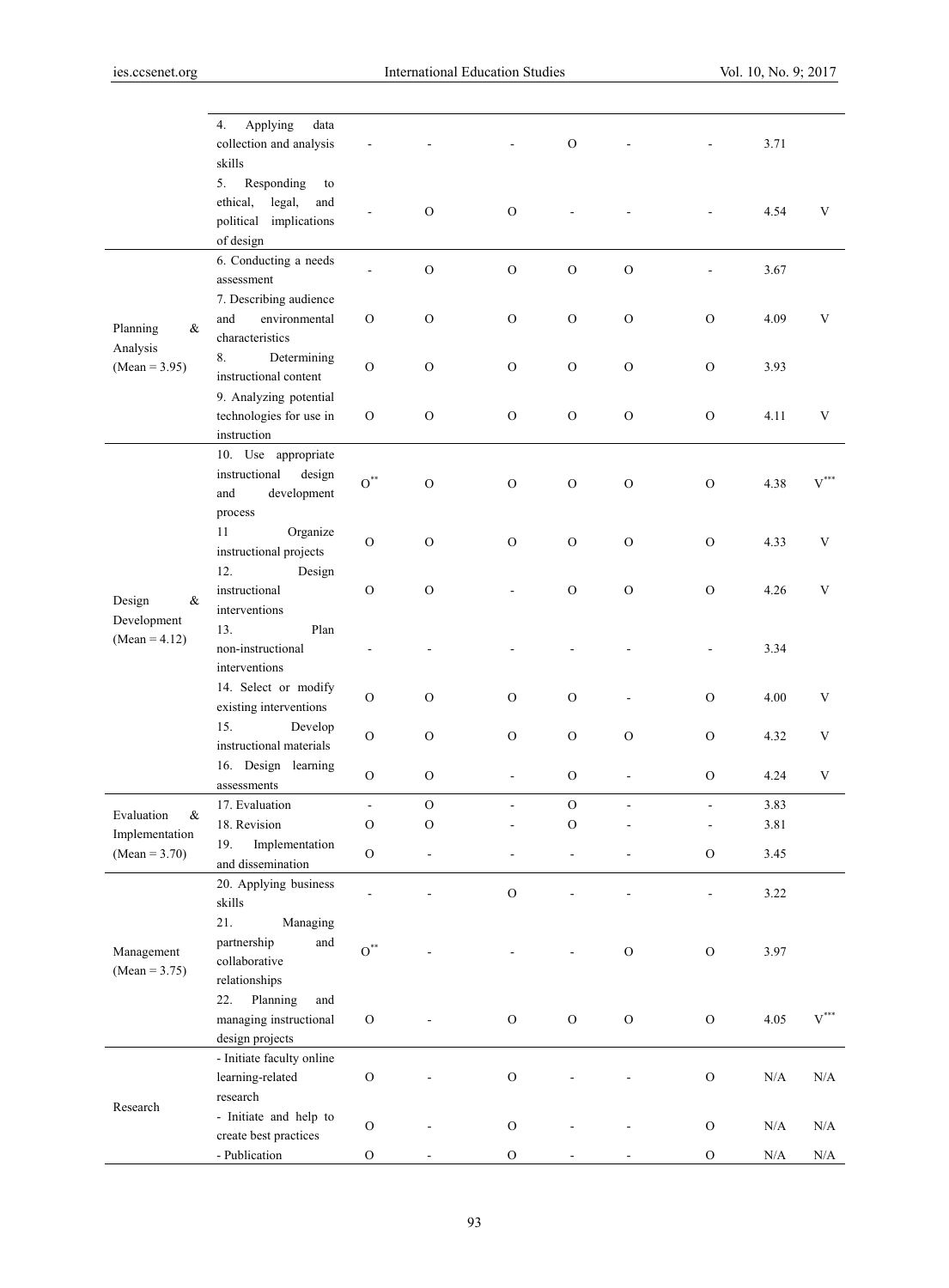|           | -Develop and conduct |                          | - |  | N/A | N/A |
|-----------|----------------------|--------------------------|---|--|-----|-----|
| Education | training/workshops   |                          |   |  |     |     |
|           | - Educate faculty    | $\overline{\phantom{a}}$ | - |  | N/A | N/A |

*Note*. \* are summarized from Inst*ructional Designer Competencies: The Standards (4th ed)*( Koszalka, Russ-Eft,& Reiser, 2012), \*\* indicates that components related to the competencies are found in the data source. \*\*\* indicates that mean values of competencies are above 4.0

*4.3 What Are the Key Domains and Competencies for the Context-Specific IDs Competency Model in This Study?* 

At the individual level, our analysis of IDs' responses to the open-ended survey questions has revealed four domains as important competency domains for IDs at the institute: *Professional Foundations, Planning & Analysis, Design & Development*, and *Project Management*. On the other hand, *Evaluation & Implementation*  was rarely mentioned by the IDs. The results from the Likert-scale survey questions show that competencies in the domains of *Professional Foundations* (Mean = 4.20) and *Design and Development* (Mean = 4.12) were rated as highly important.

On the contrary, certain competencies in ibstpi's model such as *conducting needs assessment*, *implementing interventions*, and *business skills* were perceived as less critical (Mean = 3.67, 3.45 and 3.22, respectively). It is also interesting to note that a few competencies emphasized at the organizational level were not valued at the individual level, such as *conducting needs assessment*, *determining instructional content*, and *revising instructional and non-instructional solutions* (Mean = 3.67, 3.93, and 3.81 respectively).

In conclusion, an institute-specific competency model includes a total of seven domains. The domains of *Professional Foundations*, *Design & Development*, *Education*, and *Research* were emphasized at both the organizational and individual levels, while the domains of *Planning & Analysis*, *Evaluation & Implementation*, and *Management* were emphasized at the organizational level only. Also, *Education* and *Research* were competency domains that emerged from our analysis specific to Institute context but not included in ibstpi's model. The refined competency model is presented in Table 3.

| Domain                   | Competency                     | Performance Statements                                                                                                                                                                                                                                                                                                                                                                                                                      |
|--------------------------|--------------------------------|---------------------------------------------------------------------------------------------------------------------------------------------------------------------------------------------------------------------------------------------------------------------------------------------------------------------------------------------------------------------------------------------------------------------------------------------|
| Planning $&$<br>Analysis | Analysis/Evaluation/Assessment | Analyze learners' needs from diverse population needs to develop<br>٠<br>appropriate technology solutions for teaching and learning<br>Collaborate with faculty and staff to develop appropriate evaluation<br>٠<br>methods to assess the effectiveness of the curriculum<br>Establish processes and procedures for data collection, data reduction, and<br>٠<br>data analysis<br>Assess and remediate courses in relation to accessibility |
|                          | Collaboration                  | Coordinate various projects and technology staff to resolve issues related to<br>technology use in teaching<br>Work on teams with faculty and staff on the integration of technology into<br>the classroom/distributed learning environment<br>Collaborate with faculty/instructor to assess instructional needs, establish<br>٠<br>timelines for project completion and identify desired outcomes                                          |
|                          | Communication                  | Act as liaison with University committees and task forces<br>٠<br>Act as liaison between faculty and students that promote instructional<br>design, learning theory and technologies innovations<br>Communicate with faculty/student                                                                                                                                                                                                        |
|                          | Professional development       | Keep up with new learning technologies and theories<br>Maintain an in-depth knowledge and skill<br>Attend relevant conference/seminar/workshop<br>٠                                                                                                                                                                                                                                                                                         |
|                          | Others                         | Provide relevant data/information for decision-making process<br>Serve committee duties, professional organizations/community                                                                                                                                                                                                                                                                                                               |

Table 3. The refined competency model for instructional designers in online higher education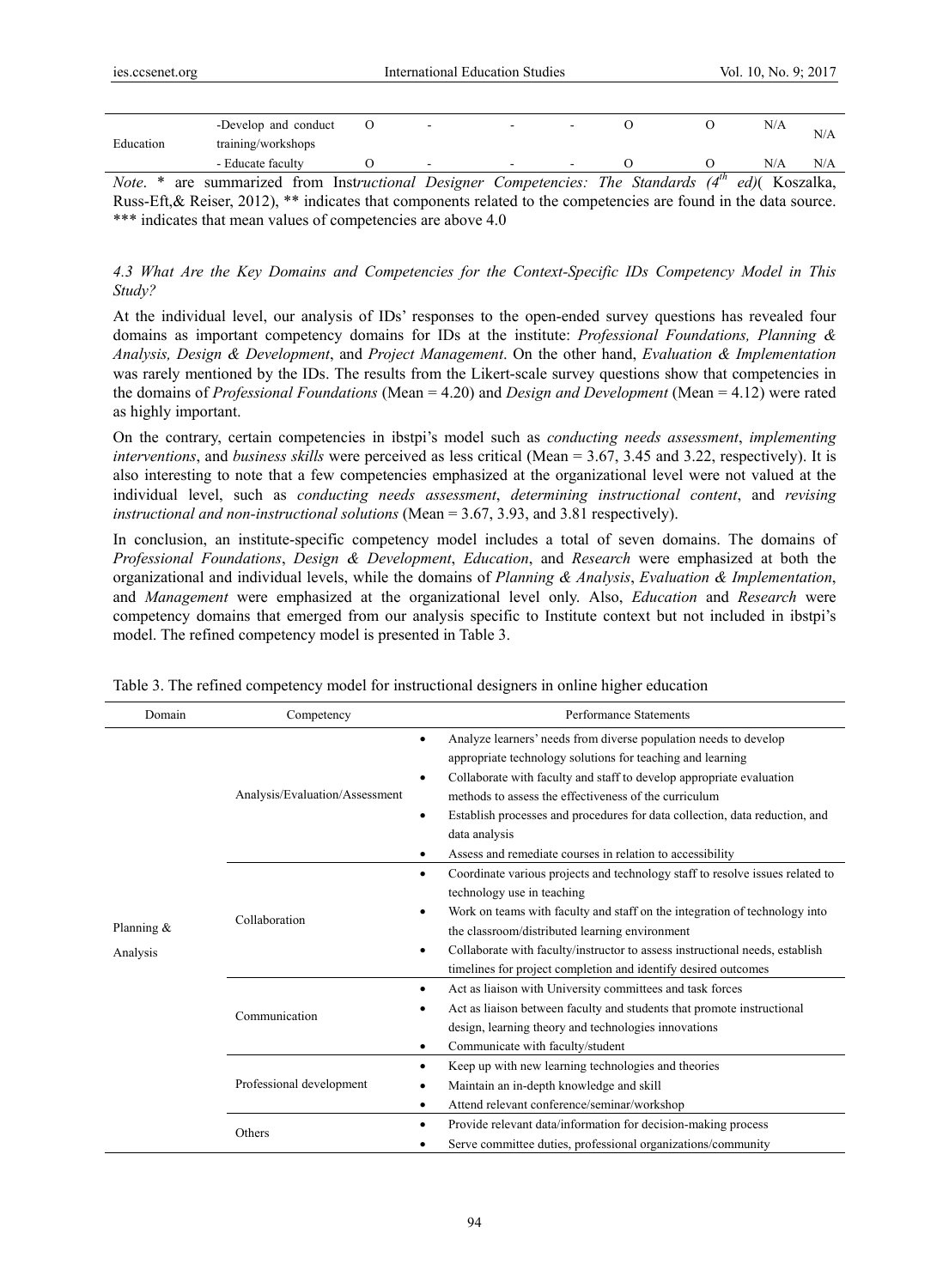| Design $&$<br>Development | Development                       | Design and create effective online learning environment/materials<br>٠<br>Organize and place content for effective learning<br>Identify, develop, and implement appropriate learning/teaching technology<br>and theory to deliver content<br>Enable work- and experience-integrated learning effectiveness<br>$\bullet$                                                                                                                                                                       |
|---------------------------|-----------------------------------|-----------------------------------------------------------------------------------------------------------------------------------------------------------------------------------------------------------------------------------------------------------------------------------------------------------------------------------------------------------------------------------------------------------------------------------------------------------------------------------------------|
| Evaluation &              | Dissemination                     | Plan and implement conferences and workshops for faculty to promote<br>$\bullet$<br>networking and cross-disciplinary collaboration<br>Assist with the development and delivery of online learning training<br>$\bullet$<br>workshops including developing course materials<br>Design and conduct training workshops in instructional design strategies<br>$\bullet$<br>for faculty and students                                                                                              |
| Implementation            | Implementation                    | Implement best practices in online education<br>$\bullet$<br>Effectively serve University's e-learning constituency<br>٠<br>Maintain learning platform by reviewing/revising/updating content to meet<br>٠<br>learning objectives<br>Handle issues<br>$\bullet$                                                                                                                                                                                                                               |
| Management                | Management                        | Provide leadership and consultation in establishing unit goals and future<br>$\bullet$<br>direction<br>Develop policies and procedures for product development and delivery<br>$\bullet$<br>Provide mentoring to other staff<br>٠<br>May write grant applications for financial support of redesign activities and<br>٠<br>programs to optimize new learning environments<br>Provide support for various projects related to learning technologies<br>$\bullet$<br>development assigned staff |
|                           | Project Management                | Develop project plans including well-defined deliverables and due dates,<br>$\bullet$<br>and manage multiple projects/teams<br>Provide project leadership for multiple projects by establishing goals and<br>$\bullet$<br>strategies and monitoring progress of others for successful completion                                                                                                                                                                                              |
| Research                  | Research                          | Encourage, initiate and/or conduct learning theory research to further<br>$\bullet$<br>knowledge of the field of instructional design<br>Lead the research of existing and emerging learning methods utilizing<br>٠<br>potential innovations in hardware, software, and Internet technologies, as<br>well as pedagogical innovations<br>Create, implement, and maintain a comprehensive program and strategy for<br>٠<br>ongoing assistance to faculty and student research                   |
| Education                 | Support/<br>Assist                | Provide consultation to faculty and staff in the design and structure of<br>$\bullet$<br>instructional solutions for active and collaborative, computer-mediated, and<br>distributed learning<br>Provide technical guidance to other staff<br>Provide the strategic learning technology direction for an entire<br>$\bullet$<br>organization                                                                                                                                                  |
|                           | Training/<br>Education/<br>Advice | Educate faculty about online education, instructional design including<br>$\bullet$<br>design process, and technology integration<br>Articulate to faculty the advantages and disadvantages of various<br>٠<br>approaches in an online learning environment<br>Advise faculty to determine assessment plan, identify and suggest course<br>٠<br>activities, multimedia resources to supplement learning content to learning<br>objectives                                                     |

## **5. Conclusion**

Corresponding to the increasing importance of IDs roles along with rapidly expanding online education in higher education, this study examined competencies critically required for IDs at an instructional design institute affiliated with a four-year research university. This study employs the ibstpi's generic IDs competency model as a conceptual framework to develop the context-specific competency model for instructional designers working in online higher education settings, and draws key conclusions from the results of contextual data analysis and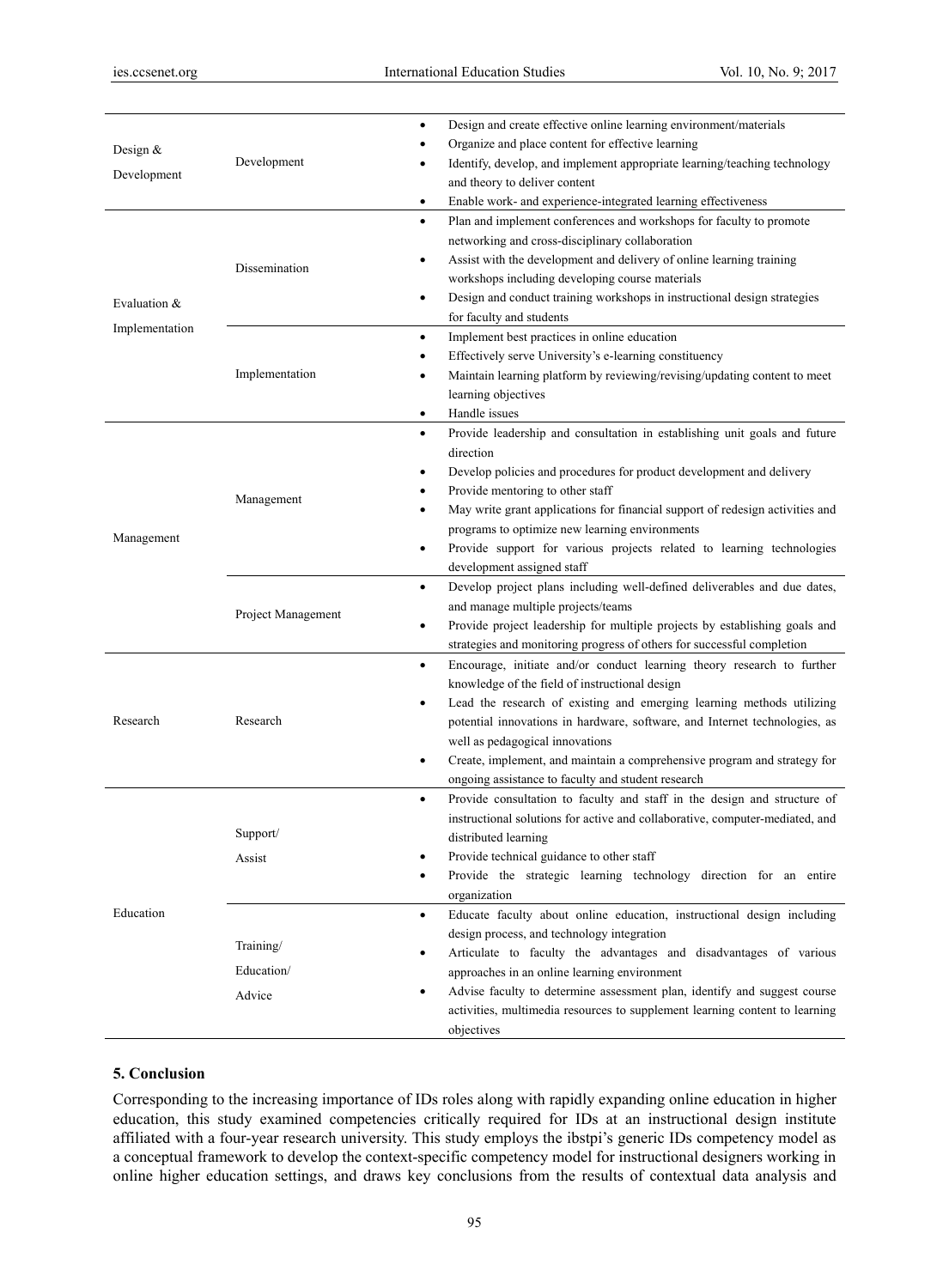descriptive analysis of Likert-scale questionnaire.

The job/task analysis has identified: (1) the jobs/performance expected by the university and the institute to achieve their strategies; and (2) the main responsibilities and practices perceived by the IDs. By measuring the criticality of competencies in ibstpi's model, critical IDs competencies in the institute context were identified. Integrating results from the two methods, this study has suggested seven domains to be included in the institute-specific ID competency model, including: *Professional Foundations, Planning & Analysis, Design & Development, Evaluation & Implementation, Management, Education,* and *Research*. This model exhibits unique characteristics of the online instructional design practice in higher education: first, research-related competencies are highly valued by IDs at the institute as a result of the university context; second, IDs were expected not only to provide service to faculty, but also to educate them about effective design principles and practice.

## *5.1 Implications for Practice*

The refined competency model in Table 3 is informative for the institute leaders and HRD/HRM practitioners. First of all, the model itself would be an opportunity for them to consider competencies and performance. By casting a question on the status of IDs' currently-retained competencies in connection with their performance level, the leaders and HRD/HRM practitioners might think more seriously about whether they need to align the model with the IDs' work, consequently followed by defining the right competencies to the right extent to be adopted from the model.

Secondly, it would be helpful to choose the appropriate means of interventions, either training or non-training, for competency development. For competencies of Planning  $\&$  Analysis and Evaluation  $\&$  Implementation, which are not highly valued at the individual level but considered significant at the organizational level, the institute can offer organized training-related interventions to educate IDs about the importance of competencies.

On the other hand, with respect to *Research* and *Education*, which are perceived to be significant at both individual and organizational levels, non-training intervention, especially HRM-related intervention, can be applied. Specifically, the institute can officially add related components to current IDs jobs/tasks so that not only would IDs be able to actively engage their responsibilities, but also the institute could offer strategic ways to develop IDs competencies. For instance, it would be recommended to re-define an IDs job description by removing competencies irrelevant to the IDs working context or the organization's values, in order to make competencies consistent and explicit between IDs and the organization/institute. Also, by being re-positioned to projects purposefully designed to embed the required competency components, IDs would be able to improve their competencies by carrying them out.

The proposed model also can be used as an assessment tool to identify the gaps in terms of level, extent, and types of domains between IDs competencies expected by the organizations (the university and institute) and the retained competencies perceived by the individuals. Different from the open-ended performance evaluation form currently used, the context-specific self-performance assessment form should elicit the following key information from the IDS: (1) IDs' perceived importance of a performance statement; (2) IDs' self-evaluation of their current performance level; and (3) IDs' perceived training needs to close the gap between (1) and (2). The findings from gap analysis are informative for both the institute leaders and HRD practitioners in planning proper interventions to align IDs' performance with the organization's strategy and expectation.

#### **Acknowledgements**

The project was sponsored by Independent Research Project of Educational Informationization of Central China Normal University (CCNU16IT0301) and Specific Funding for Education Science Research from the Colleges' Basic Research and Operation of MOE (CCNU16KYZHSY09).

#### **References**

- Allen, I. E., & Seaman, J. (2013). *Changing Course: Ten Years of Tracking Online Education in the United States*. BABSON Survey Research Group and Quahog Research Group, LLC. Retrieved from http://www.onlinelearningsurvey.com/reports/changingcourse.pdf
- Allen, I. E., & Seaman, J. (2014). *Grade change: Tracking online education in the United States*. Oakland, CA: Babson Survey Research Group and Quahog Research Group LLC. Retrieved from http://www.onlinelearningsurvey.com/reports/gradechange.pdf
- Alliger, G. M., Beard, R., Bennett, Jr. W., Colegrove, C. M., & Garrity, M. (2007). *Understanding mission essential competencies as a work analysis method* (AFRL-HE-AZ-TR-2007-0034). Air Force Research Laboratory Human Effectiveness Directorate Warfighter Readiness Research Division.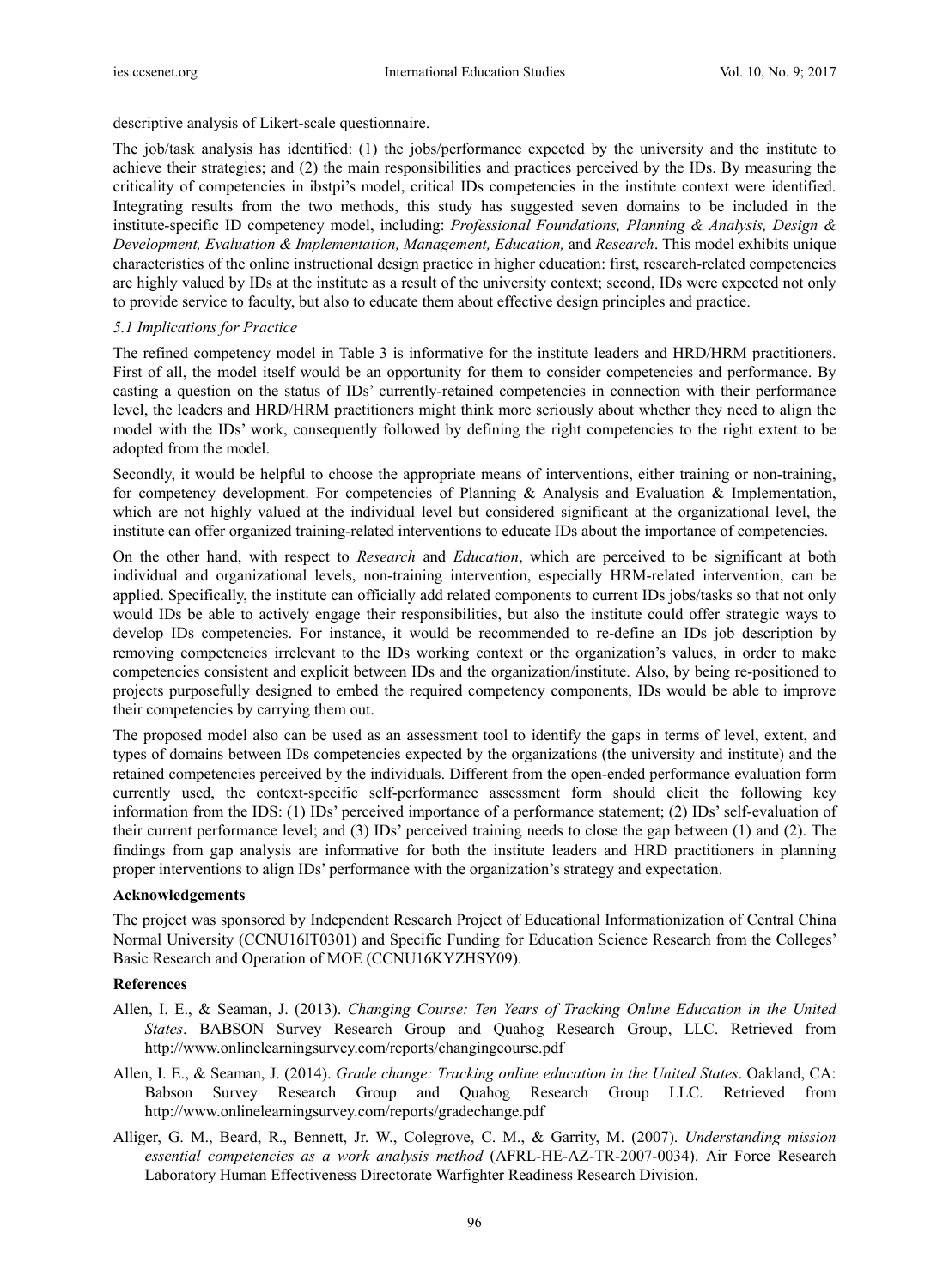- Bock, H., & Ruyak, R. (2006). *Constructing Core Competencies: Using Competency Models to Manage Firm Talent*. Chicago: American Bar Association.
- Brannick, M. T., Levine, E. L., & Morgeson, F. P. (2007). *Job and work analysis: Methods, research, and applications for human resource management*. Los Angeles: SAGE Publications.
- Brown, J. (2002). Training needs assessment: A must for developing an effective training program. *Public Personnel Management, 31*(4). 569-578. ttps://doi.org/10.1177/009102600203100412
- Campion, M. A., Fink, A. A., Ruggeberg, B. J., Carr, L., Phillips, G. M., & Odman, R. B. (2011). Doing competencies well: Best practices in competency modeling. *Personnel Psychology, 64*, 225-262. https://doi.org/10.1111/j.1744-6570.2010.01207.x
- Cekada, T. L. (2010). Training needs assessment: Understanding what employees need to know. *Professional Safety* (March, 2010), 28-33.
- Clark, J., & Armit, K. (2010). Leadership competency for doctors: a framework. *Leadership in Health Services, 23*(2), 115-129. https://doi.org/10.1108/17511871011040706
- Greene, J. C., Caracelli, V. J., & Graham, W. F. (1989). Toward a conceptual framework for mixed-method evaluation designs. *Educational Evaluation and Policy Analysis. 11*(3), 255-274. https://doi.org/10.2307/1163620
- Gupta, K., Sleezer, C., Russ-Eft, D. F., & American Society for Training and Development. (2007). *A practical guide to needs assessment*. San Francisco, CA: Pfeiffer/Wiley : ASTD.
- Hennink, M., Hutter, I., & Bailey, A. (2010). *Qualitative Research Methods* (1st ed.). London ; Thousand Oaks, Calif: SAGE Publications Ltd.
- Iqbal, M. Z., & Khan, R. A. (2011). The growing concept and uses of training needs assessment. *Journal of European Industrial Training, 35*(5), 439-466. https://doi.org/10.1108/03090591111138017
- Klein, J. D. (2004). *Instructor Competencies: Standards for Face-to-Face, Online and Blended Settings* (Revised edition.). Greenwich, Conn: IAP–Information Age Pub.
- Koszalka, T. A., Russ-Eft, D. F., & Reiser, R. (2013). *Instructional Designer Competencies: The Standards* (4th ed.). Charlotte, North Carolina: Information Age Publishing.
- Lievens, F., Scanchez, J. I., & Corte, W. D. (2004). Easing the inferential leap in competency modeling: The effects of task-related information and subject matter expertise. *Personnel Psychology, 57*, 881-904. https://doi.org/10.1111/j.1744-6570.2004.00009.x
- Lucia, A. D., & Lepsinger, R. (1999). *The Art and Science of Competency Models: Pinpointing Critical Success Factors in Organizations*. San Francisco, Calif: Pfeiffer.
- Marrelli, A. F. (1998). An introduction to competency analysis and modeling. *Performance Improvement, 37*(5), 8-17. https://doi.org/10.1002/pfi.4140370505
- McClelland, S. B. (1995). *Organizational needs assessments: Design, facilitation, and analysis*. Westport, Conn: Quorum Books.
- McLagan, P. (1996). Competency models: Great ideas revisited. *Training & Development, 50*(1), 60-64. Retrieved from http://search.proquest.com/docview/227007290/fulltextPDF?accountid=13158
- McLagan, P. (1997). Competencies: The next generation. *Training & Development. 51*(5), 40-47. Retrieved from http://sk8es4mc2l.search.serialssolutions.com
- Murphy. D. M., Hanchett, M., Olmsted R. N., Farber M. R., Lee, T. B., Haas J. P., & Streed, S. A. (2012). Competency in infection prevention: A conceptual approach to guide current and future practice. *American Journal of Infection Control 40*. https://doi.org/10.1016/j.ajic.2012.03.002
- Noe, R. A. (1999). *Employee training and development*. Boston: Irwin/McGraw-Hill.
- Prien, E. P., Goodstein, L. D., Goodstein, J., & Gamble, Jr. L. G. (2009). *A practical guide to job analysis*. San Francisco, CA: Pfeiffer.
- Rothwell, W. J. (1996). *ASTD Models for Human Performance Improvement: Roles, Competencies, and Outputs*. Alexandria, VA: ASTD Press
- Sanchez, J., & Levine, E. L. (2009). What is (or should be) the difference between competency modeling and traditional job analysis? *Human Resource Management Review, 19*, 53-63.